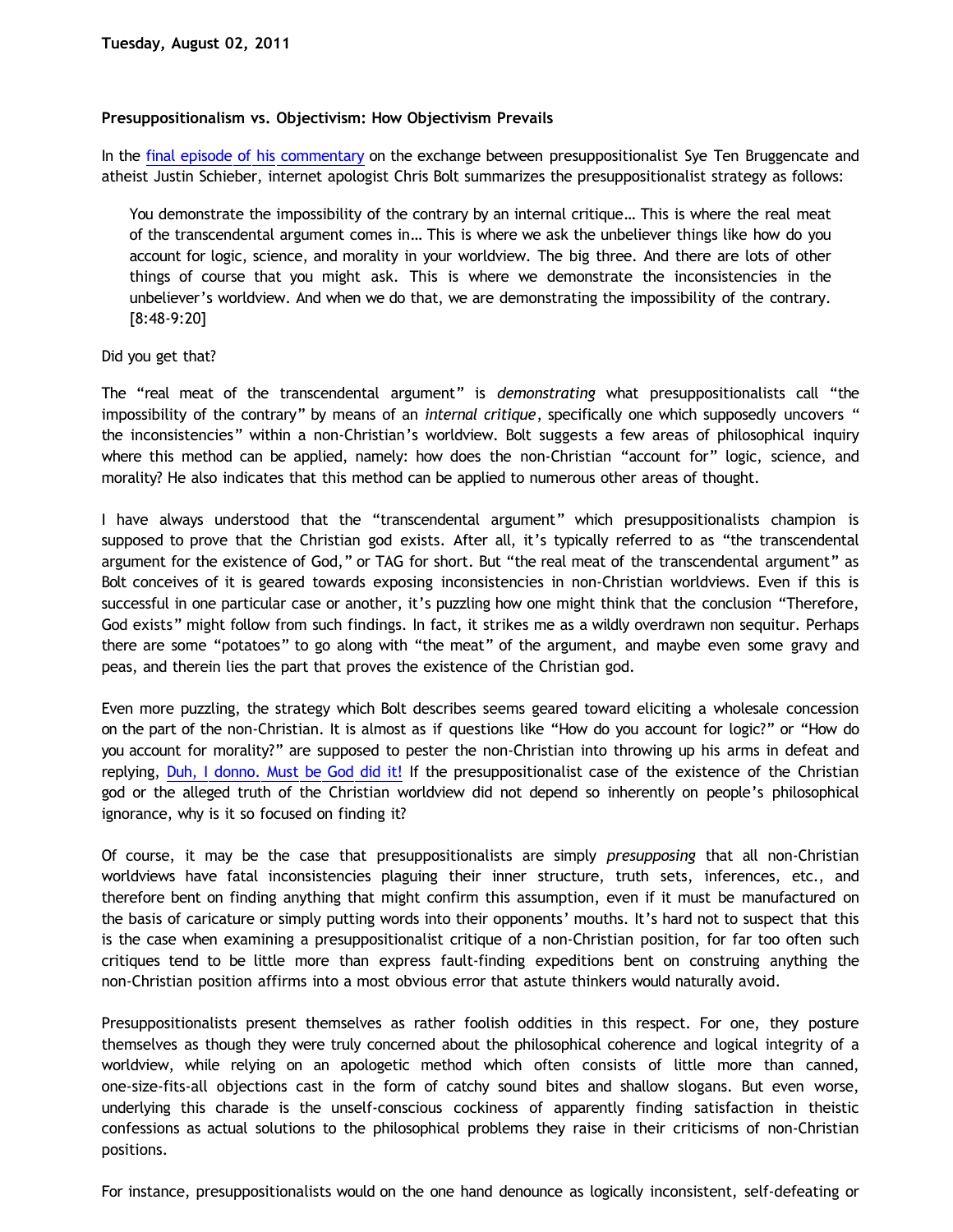philosophically incoherent any worldview which looks at the world around us, identifies certain general facts which are available in any perception of the world as fundamental starting points, and builds its theory of knowledge and moral doctrines on the basis of general, indubitable facts about man's nature that pertain to these issues, and treats man's requirements for living on earth as relevant factors in developing a view of man's purpose in life, all the while resting on the claim that an invisible magic being which we can only access by means of our imaginations, somehow addresses these issues without the need for further illumination. If credibility is something that thinkers must earn, presuppositionalists must be lobbying for raising the agitprop minimum wage.

But when it comes to putting the braggadocio of presuppositional apologetics to the test, it remains stubbornly unclear what internal problem they think they can find in Objectivism. Objectivism does not affirm belief in the supernatural, and in fact rejects supernaturalism as mere fantasy. Of course, this by itself is enough to put the presuppositionalist on alert. But in contrast to Christianity, which espouses a metaphysics of supernaturalism, faith in revelations from supernatural sources, the ethics of self-sacrifice and ultimately a collectivistic rendition of political theory (as the implications of its moral premises are taken to their logical conclusion), Objectivism affirms an objective metaphysics, reason in epistemology, rational self-interest in ethics, and individual rights in politics. It seems that anyone who elects to oppose Objectivism tells us a lot about himself by this choice.

Specifically in regard to the kinds of questions which Bolt raises in the section of his podcast quoted above, Objectivism has an integrated, non-contradictory and logically incontrovertible approach to each of the issues which presuppositionalists seek to challenge non-believers on. And depending on what "account for" may mean (a vague expression which presuppositionalists typically do not explain, and when it is defined, it is not uniform among various practitioners of presuppositionalism), Objectivism offers answers to the presuppositionalist challenge which will withstand anything they might throw at them.

Observe:

**Question:** How does Objectivism account for logic?

**Answer:** Objectivism accounts for logic by the axioms, the primacy of existence, and the objective theory of concepts.

**Question:** How does Objectivism account for science?

**Answer:** Objectivism accounts for science by the axioms, the primacy of existence, and the objective theory of concepts.

**Question:** How does Objectivism account for morality?

**Answer:** Objectivism accounts for morality by the axioms, the primacy of existence, and the objective theory of concepts.

For some insights on how the axioms, the primacy of existence and the objective theory of concepts work together to provide an account for logic, science, and the Objectivist view of morality, see the following:

[Does Logic Presuppose the Christian God?](http://katholon.com/Logic.htm)

[Resources on the Problem of Induction](http://katholon.com/Induction.htm)

[Do I Borrow My Morality from the Christian Worldview?](http://bahnsenburner.blogspot.com/2005/04/do-i-borrow-my-morality-from-christian.html)

Etc.

So the questions for presuppositionalists at this point are: What inconsistencies are lurking in Objectivism's accounts for these issues? Where's the inconsistency? Where does the presuppositionalist show that there are inconsistencies here? How can anyone, including the presuppositionalist, even reason without assuming the truth of the axioms, assuming the primacy of existence, and making use of concepts?

Recently a Christian visitor to my website announced "I reject everything rand says" [sic], referring of course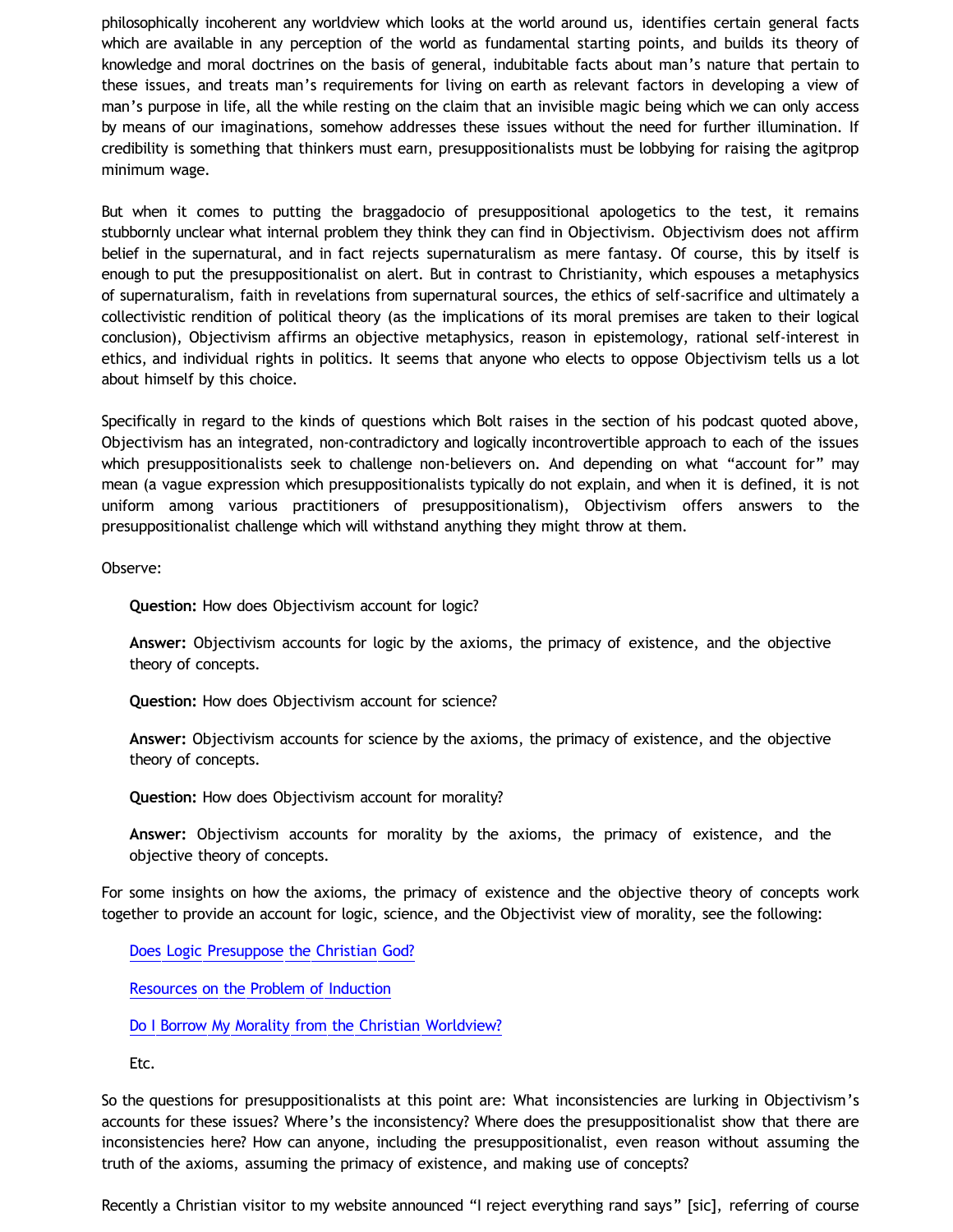to the philosopher Ayn Rand (see r\_c321's 18 July comment to [this blog\)](http://bahnsenburner.blogspot.com/2011/07/proof-that-christian-god-does-not-exist.html). Such sweeping dismissals, which are by no means unusual among zealous apologists for theism, strike me as utterly irresponsible. But so be it. Let the theist identify who he is. But how far is he prepared to go with such hyper-generalized renunciation?

Let's take a look specifically at the Objectivist axioms, and consider how the presuppositionalist commitment to disprove non-Christian worldviews would play out when deployed against Objectivism.

Does the presuppositionalist contend that the axiom of existence is false? To do so would be to say that there is no reality. But this would not only deny the apologist's own existence, but also the existence of his listeners, and even the god he expects others to worship. So this does not seem like a very fruitful stance for the apologist to take.

Is the presuppositionalist prepared to argue that existence is not fundamental? What could be more fundamental than existence? If the theist proposes something else as fundamental, is he saying that it does not exist? Can he identify what he thinks is fundamental, and explain why existence is not a factor? Can he point to something that is fundamental that is other than something that exists? What comes before existence, and how does the theist distinguish what he proposes as coming prior to existence from something he's simply imagining? How do the rest of us make that distinction?

Does the presuppositionalist contend that the axiom of identity is false? To do so would be to deny that a thing is itself, that to exist is to have nature, that A is A. Is the presuppositionalist prepared to argue that existence has no identity? If so, then he would be saying that everything that exists has no identity and that anything which does exist is not distinct from anything else that exists. How would his own god-beliefs sustain such a self-defeating commitment?

Does the presuppositionalist contend that the axiom of consciousness is false? To do so would be to deny the reality of consciousness, the very faculty that the apologist would be using in proposing such a contention. As we saw with the axioms of existence and identity, to deny the axiom of consciousness is blatantly self-defeating. And yet, apologists for the Christian worldview seem to have no qualms with making statements like "I reject everything rand says." This can only be translated as a rejection of, among other fundamental truths, the axiom of consciousness, as well as the previous two axioms discussed above.

Perhaps the theist is willing to backpedal a bit and grant the truth of the Objectivist axioms (indeed, after grasping the fact that they would need to be true even to question them, he should reconsider his blanket rejection), but instead contend that the primacy of existence is untrue. The primacy of existence is the recognition of the fact that the objects of consciousness exist independent of the conscious activity by which one is aware of those objects, and has system-wide implications and applications for one's worldview (such as the recognition that wishing or wanting something to be the case does not make it so).

The alternative to the primacy of existence is the primacy of consciousness, which is the view that the subject of consciousness holds metaphysical primacy over its objects. This assumption can be expressed in the view that existence (either some or all) finds its source in conscious activity (such as creating things by willing them into existence), that the identity of objects depends on some activity of consciousness (such as the belief that a thing is what the subject wants or determines it to be), that wishing or wanting makes it so, etc.

So is the presuppositionalist willing to argue that wishing makes it so? If not, why not? And how can his worldview as a whole maintain consistent fidelity to the position he takes in responding to this question? If he holds that wishing doesn't make it so, how does he account for this without granting the primacy of existence? How does he know that wishing doesn't make it so? What implications do his answers to these questions have for his god-belief? Doesn't he think that reality conforms to his god's wishes? Or, does he want to bog down the discussion with a debate as to whether or not his god has wishes in the first place, in order to evade the issue? (See for instance [Wishing and the Christian Deity.](http://bahnsenburner.blogspot.com/2006/12/wishing-and-christian-deity.html)) If he doesn't like the use of the word "wish" here, let's replace it with a related word which Christians apply to their god all the time: *want*. Ask: Does *wanting* something to be the case, make it a reality? If I *want* a million dollars in my wallet, will a million dollars suddenly fill my wallet? If not, why not, unless of course the primacy of existence is true? And if the primacy of existence is true, why would the apologist dispute it? When the apologist says that his god